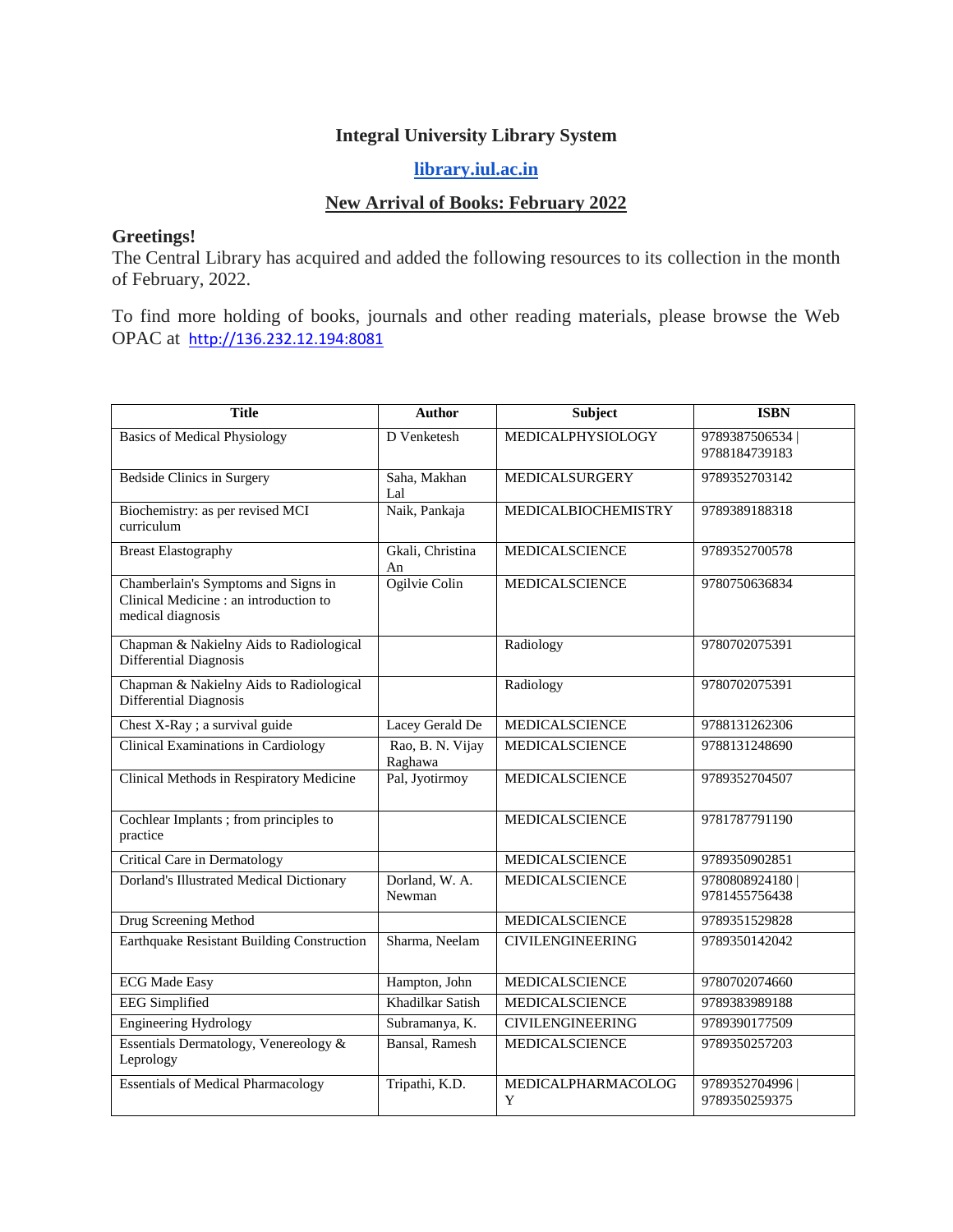| Essentials of Tuberculosis In Children                                                                                              | Seth, Vimilesh              | MEDICALSCIENCE             | 9789350252529                  |
|-------------------------------------------------------------------------------------------------------------------------------------|-----------------------------|----------------------------|--------------------------------|
| <b>Experimental Pharmacology</b>                                                                                                    | J Sujatha Devi              | MEDICALPHARMACOLOG<br>Y    | 9789350259948                  |
| Forensic Medicine: solved question papers                                                                                           | Yatiraj, Singi              | MEDICALFORENSIC            | 9789386056825<br>9789389188943 |
| Fundamentals of Psychiatric Treatment<br>Planning                                                                                   | Kennedy, James<br>A         | MEDICALSCIENCE             | 9789386310798                  |
| <b>GDPR-How to Achieve and Maintain</b><br>Compliance                                                                               | Denley Andrew               | <b>COMPUTERAPPLICATION</b> | 9781138326170                  |
| Goldberger's Clinical Electrocardiography :<br>a simplified approach                                                                | Goldberger, Ary<br>L.       | MEDICALSCIENCE             | 9788131249116                  |
| Handbook of Eczema ; for dermatologists                                                                                             |                             | MEDICALSCIENCE             | 9789387085947                  |
| Harper's Illustrated Biochemistry                                                                                                   | Rodwell, Victor.<br>W.      | MEDICALBIOCHEMISTRY        | 9781260288421                  |
| Henry's Clinical Diagnosis and<br>Management by Laboratory Methods                                                                  | Mcpherson,<br>Richard A.    | MEDICALSCIENCE             | 9788131264515                  |
| <b>Hepatic and Biliary Diseases</b><br>Anesthesiologists' Perspective                                                               | Pandey, Chandra<br>Kant     | <b>MEDICALSCIENCE</b>      | 9789350252512                  |
| <b>Hepatic and Biliary Diseases</b><br>Anesthesiologists' Perspective                                                               | Pandey, Chandra<br>Kant     | MEDICALSCIENCE             | 9789350252512                  |
| <b>Hepatic and Biliary Diseases</b><br>Anesthesiologists' Perspective                                                               | Pandey, Chandra<br>Kant     | MEDICALSCIENCE             | 9789350252512                  |
| Human Embryology & Development<br>Biology                                                                                           | Carlson, Bruce<br>M.        | MEDICALSCIENCE             | 9780323523752                  |
| Hutchison's Clinical Methods: an integrated<br>approach to clinical practice                                                        | Swash, Michael              | MEDICALSCIENCE             | 9780702067402<br>9780702040924 |
| IADVL Manual on Management of<br>Dermatophytoses                                                                                    |                             | MEDICALSCIENCE             | 9789387742888                  |
| IADVL Manual on Management of<br>Dermatophytoses                                                                                    |                             | MEDICALSCIENCE             | 9789387742888                  |
| IAP Specialty Series on Pediatric<br>Endocrinology                                                                                  |                             | MEDICALSCIENCE             | 9789350903650                  |
| IAP Specialty Series on Pediatric<br>Nephrology                                                                                     |                             | MEDICALSCIENCE             | 9789386322258                  |
| IAP Specialty Series on Pediatric<br>Nephrology                                                                                     |                             | <b>MEDICALSCIENCE</b>      | 9789386322258                  |
| IAP Specialty Series on Pediatric<br>Nephrology                                                                                     |                             | MEDICALSCIENCE             | 9789386322258                  |
| IAP Specialty Series on Pediatric<br>Nephrology                                                                                     |                             | MEDICALSCIENCE             | 9789386322258                  |
| <b>Insights in Physiology</b>                                                                                                       | Khanorkar,<br>Sudha Vinayak | MEDICALPHYSIOLOGY          | 9789350255162                  |
| Insights in Physiology                                                                                                              | Khanorkar,<br>Sudha Vinayak | MEDICALPHYSIOLOGY          | 9789350255162                  |
| IS: 1498-1970 Indian Standard<br>Classification and Identification of Soils for<br>General Engineering Purposes (first<br>revision) |                             | <b>CIVILENGINEERING</b>    |                                |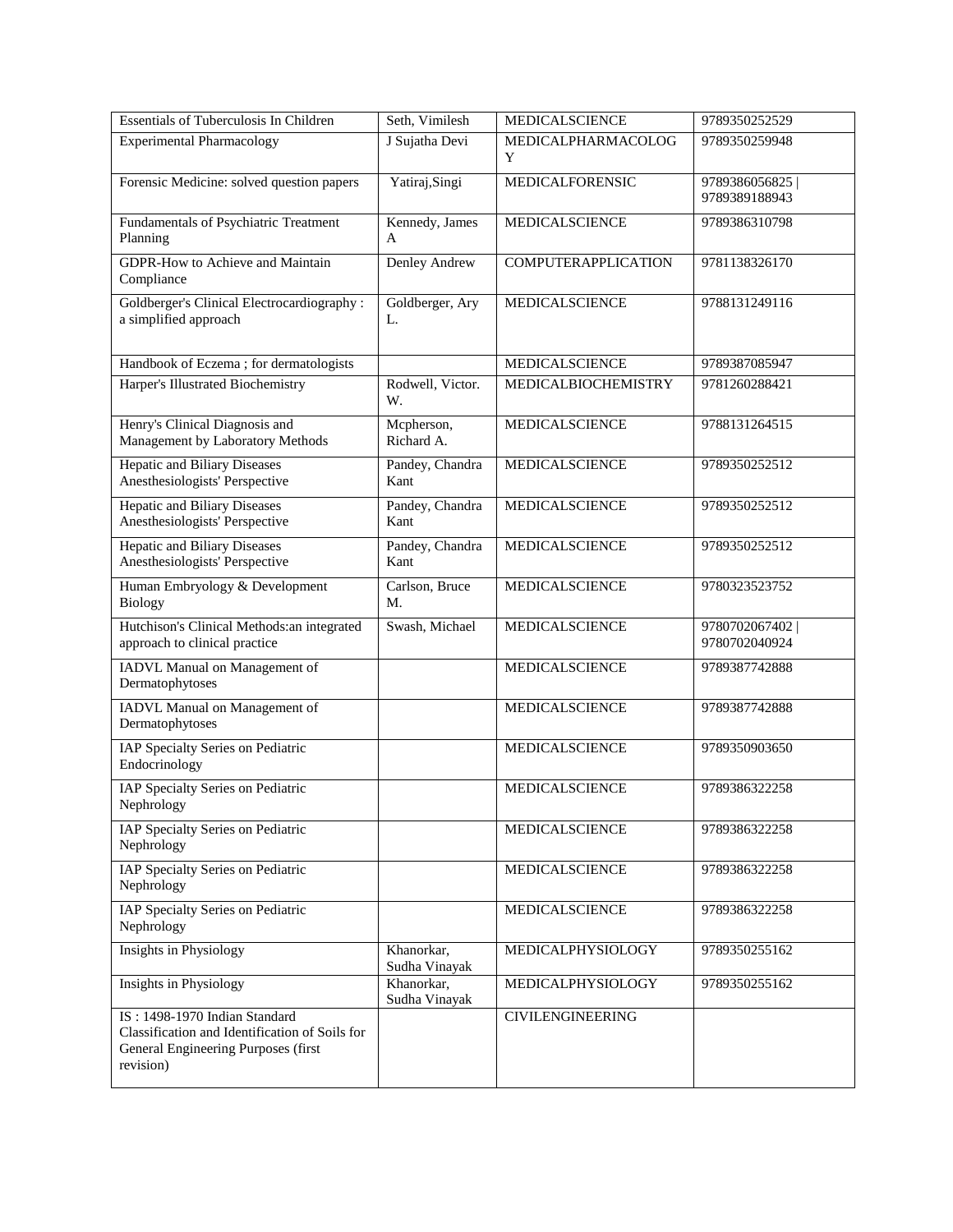| IS: 2720(part XXIX)-1975 Indian Standard<br>Methods of Test for Soils (first revision)                                                             | <b>CIVILENGINEERING</b> |  |
|----------------------------------------------------------------------------------------------------------------------------------------------------|-------------------------|--|
| IS: 2720(part XXVIII)-1974 Indian<br>Standard Methods of Test for Soils (first<br>revision)                                                        | <b>CIVILENGINEERING</b> |  |
| IS: 2720(part XXX)-1980 Indian Standard<br>Methods of Test for Soils (first revision)                                                              | <b>CIVILENGINEERING</b> |  |
| IS: 2720(part XXXV)-1974 Indian<br>Standard Methods of Test for SOils                                                                              | <b>CIVILENGINEERING</b> |  |
| IS 1199(part 1):2018 Indian Standard Fresh<br>Concrete-Methods of Sampling, Testing and<br>Analysis (first revision)                               | <b>CIVILENGINEERING</b> |  |
| IS 1199(part 2):2018 Indian Standard Fresh<br>Concrete-Methods of Sampling, Testing and<br>Analysis                                                | <b>CIVILENGINEERING</b> |  |
| IS 1199(part 3):2018 Indian Standard Fresh<br>Concrete-Methods of Sampling, Testing and<br>Analysis (first revision)                               | <b>CIVILENGINEERING</b> |  |
| IS 1199(part 5):2018 Indian Standard Fresh<br>Concrete-Methods of Sampling, Testing and<br>Analysis (first revision)                               | <b>CIVILENGINEERING</b> |  |
| IS 1199(part 6):2018 Indian Standard Fresh<br>Concrete-Methods of Sampling, Testing and<br>Analysis (first revision)                               | <b>CIVILENGINEERING</b> |  |
| IS 13920:2016 Indian Standard Ductile<br>Design and Detailing of Reinforced<br>Concrete Structures Subjected to Seismic<br>Forces-Code of Practice | <b>CIVILENGINEERING</b> |  |
| IS 14767:2000 Indian Standard<br>Determination of the Specific Electrical<br>Conductivity of Soils- Method of Test                                 | <b>CIVILENGINEERING</b> |  |
| IS 14858:2000 Compression Testing<br>Machine Used for Testing of Concrete and<br>Mortar-Requirements                                               | <b>CIVILENGINEERING</b> |  |
| IS 1489(part 1):2015 Portland Pozzolana<br>Cement-Specification (fourth revision)                                                                  | <b>CIVILENGINEERING</b> |  |
| IS 1489(part 2):2015 Portland Pozzolana<br>Cement-Specification                                                                                    | <b>CIVILENGINEERING</b> |  |
| IS 15916:2020 Indian Standard Building<br>Design and Erection Using Prefabricated<br>Concrete-Code Practice (first revision)                       | <b>CIVILENGINEERING</b> |  |
| IS 1599:2019 ISO 7438:2016 Metallic<br>Materials-Bend Test (fourth revision)                                                                       | <b>CIVILENGINEERING</b> |  |
| IS 1608(part 1):2018 ISO 6892-1:2016<br>Indian Standard Metallic Materials-Tensile<br>Testing (fourth revision)                                    | <b>CIVILENGINEERING</b> |  |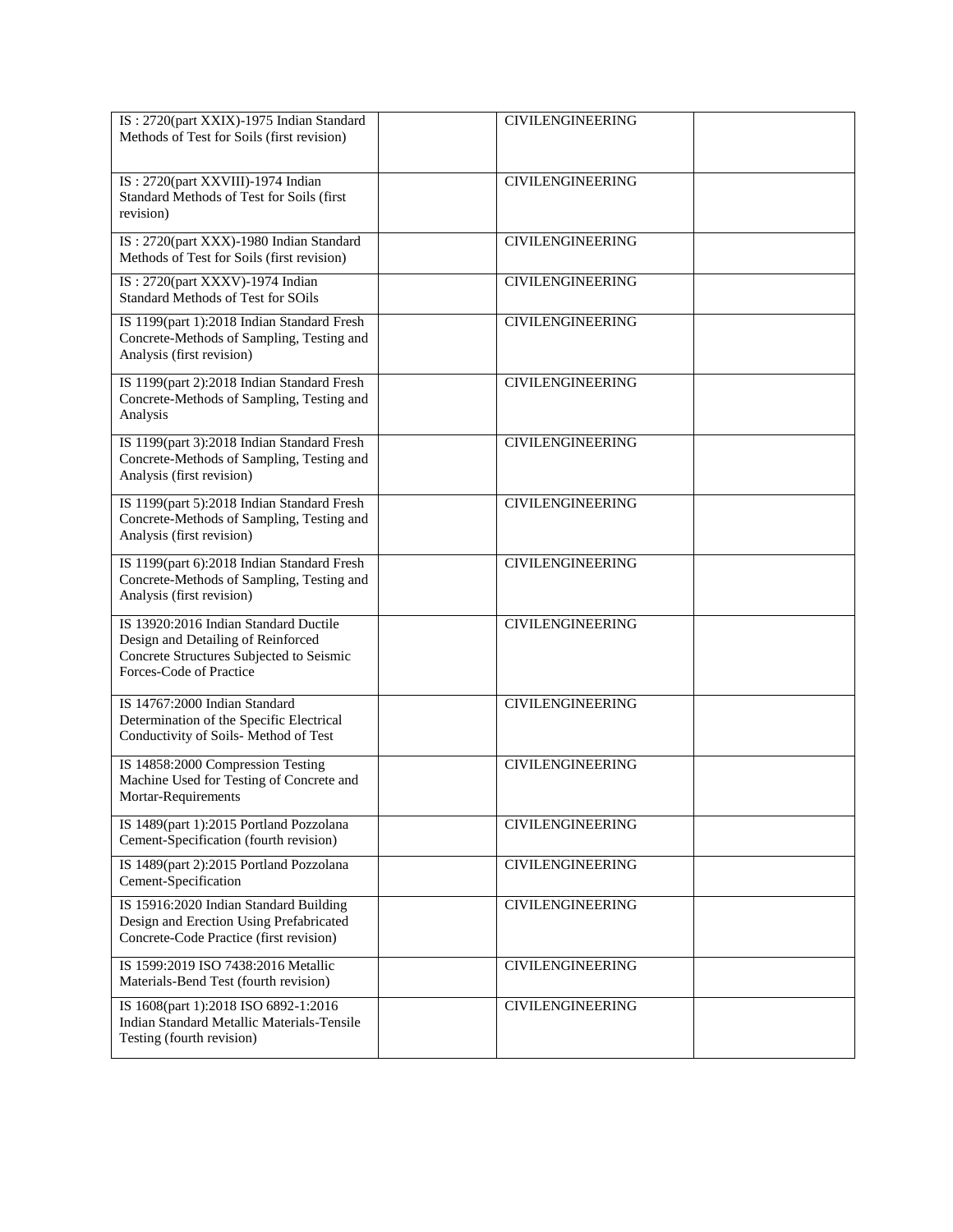| IS 16651:2017 Indian Standard High<br>Strength Deformed Stainless Steel Bars and<br>Wires for Concrete Reinforcement-<br>Specification                        | <b>CIVILENGINEERING</b> |
|---------------------------------------------------------------------------------------------------------------------------------------------------------------|-------------------------|
| IS 16700:2017 Indian Standard Criteria for<br>Structural Safety of Tall Concrete Buildings                                                                    | <b>CIVILENGINEERING</b> |
| IS 1893(part 2):2014 Indian Standard<br>Criteria for Earthquake Resistant Design of<br>Structure (first revision)                                             | <b>CIVILENGINEERING</b> |
| IS 1893(part 3):2014 Indian Standard<br>Criteria for Earthquake Resistant Design of<br>Structure                                                              | <b>CIVILENGINEERING</b> |
| IS 269:2015 Indian Standard Ordinary<br>Portland Cement Specification (sixth<br>revision)                                                                     | <b>CIVILENGINEERING</b> |
| IS 2720 (part 20):1992 Indian Standard<br>Method of Test for Soils (first revision)                                                                           | <b>CIVILENGINEERING</b> |
| IS 2720(part 18):1992 Indian Standard<br>Methods of Test for Soils (first revision)                                                                           | <b>CIVILENGINEERING</b> |
| IS 2720(part 9): 1992 Indian Standard<br>Methods of Test for Soils                                                                                            | <b>CIVILENGINEERING</b> |
| IS 3025(part 14):2013 ISO 7888:1985<br>Indian Standard Methods of Sampling and<br>Test (physical and chemical) for Water and<br>Waste Water (second revision) | <b>CIVILENGINEERING</b> |
| IS 3025(part 18)-1984 Indian Standard<br>Methods of Sampling and Test (Physical<br>and Chemical) for Water and Waste Water                                    | <b>CIVILENGINEERING</b> |
| IS 3025(part 21):2009 Indian Standard<br>Methods of Sampling and Test (physical<br>and chemical) for Water and Wastewater<br>(second revision)                | <b>CIVILENGINEERING</b> |
| IS 3025(part 38):1989 Indian Standard<br>Water and Wastewater-Methods of<br>Sampling and Test(physical and Chemical)<br>(first revision)                      | <b>CIVILENGINEERING</b> |
| IS 3025(part 50):2001 Indian Standard<br>Methods of Sampling and Tests (physical<br>and chemical) for Water and Waste Water<br>(first revision)               | <b>CIVILENGINEERING</b> |
| IS 3025(part 58):2006 Indian Standard<br>Methods of Sampling and Test (physical<br>and chemical) for Water and Wastewater<br>(first revision)                 | <b>CIVILENGINEERING</b> |
| IS 3495(part 1):2019 Indian Standard Burnt<br>Clay Building Bricks-Methods of Tests<br>(fourth revision)                                                      | <b>CIVILENGINEERING</b> |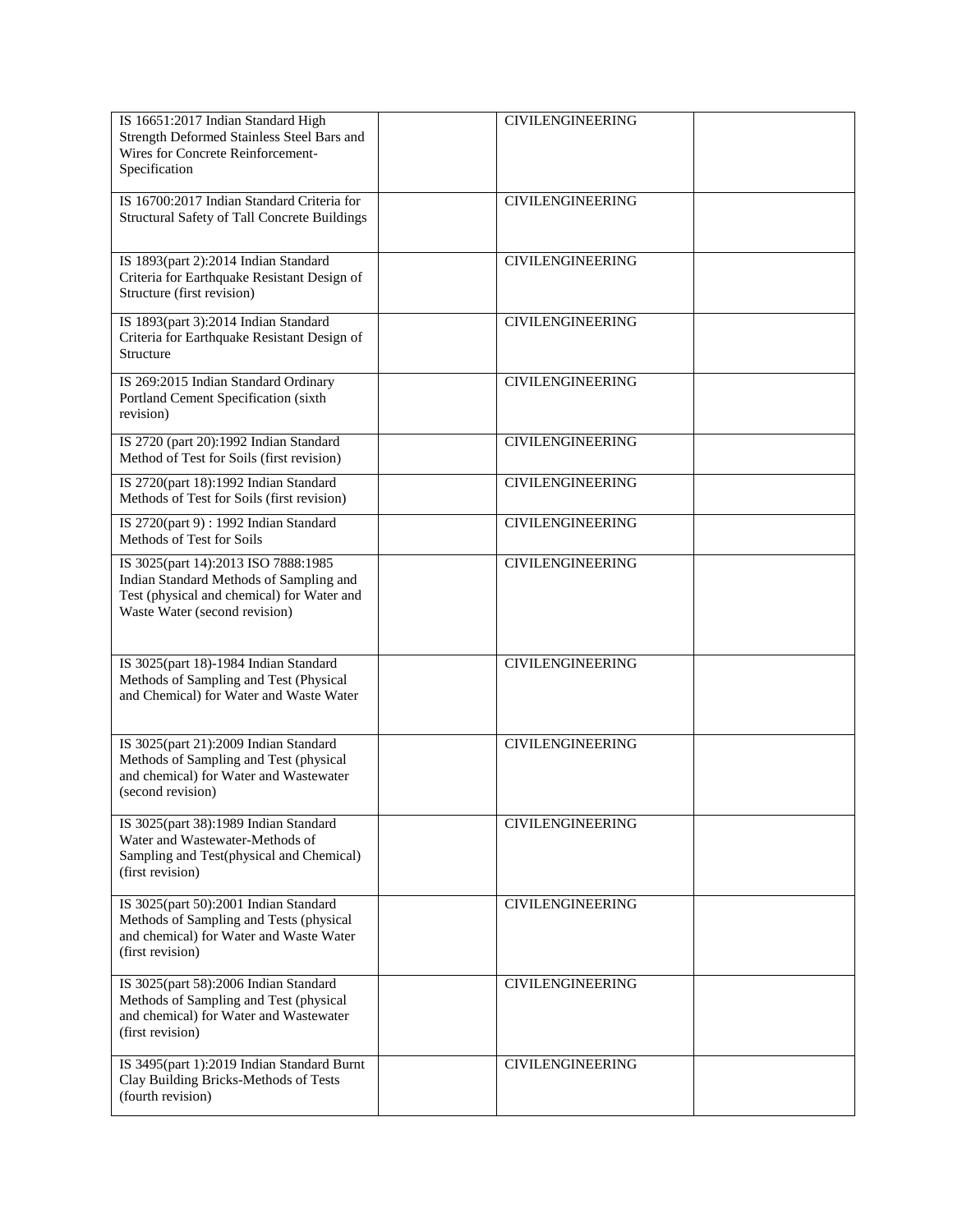| IS 3495(part 2):2019 Indian Standard Burnt<br>Clay Building Bricks-Methods of Test<br>(fourth revision)                        | <b>CIVILENGINEERING</b> |  |
|--------------------------------------------------------------------------------------------------------------------------------|-------------------------|--|
| IS 3495(part 3):2019 Indian Standard Burnt<br>Clay Building Bricks-Methods of Test<br>(fourth revision)                        | <b>CIVILENGINEERING</b> |  |
| IS 3495(part 4):2019 Indian Standard Burnt<br>Clay Building Bricks-Methods of Test<br>(fourth revision)                        | <b>CIVILENGINEERING</b> |  |
| IS 4031(part 1):1996 Indian Standard<br>Methods of Physical Test for Hydraulic<br>Cement (second revision)                     | <b>CIVILENGINEERING</b> |  |
| IS 4031(part 15):1991 Indian Standard<br>Methods of Physical Tests for Hydraulic<br>Cement                                     | <b>CIVILENGINEERING</b> |  |
| IS 4031(part 2):1999 Indian Standard<br>Methods of Physical Test for Hydraulic<br>Cement (second revision)                     | <b>CIVILENGINEERING</b> |  |
| IS 4326:2013 Indian Standard Earthquake<br>Resistant Design and Construction of<br>Buildings-Code of Practice (third revision) | <b>CIVILENGINEERING</b> |  |
| IS 456:2000 Indian Standard Plain and<br>Reinforced Concrete-Code of Practice<br>(fourth revision)                             | <b>CIVILENGINEERING</b> |  |
| IS 4926:2003 Indian Standard Ready-Mixed<br>Concrete-Code of Practice (second revision)                                        | <b>CIVILENGINEERING</b> |  |
| IS 516 (part 8/sec 1):2020 Indian Standard<br>Hardened Concrete-Methods of Test (first<br>revision)                            | <b>CIVILENGINEERING</b> |  |
| IS 516(part 5/sec 2):2021 Indian Standard<br>Hardened Concrete-Methods of Test (first<br>revision)                             | <b>CIVILENGINEERING</b> |  |
| IS 516(part5/sec 1):2018 Indian Standard<br>Hardened Concrete-Methods of Test (first<br>revision)                              | <b>CIVILENGINEERING</b> |  |
| IS 5816:1999 Indian Standard Splitting<br>Tensile Strength of Concrete-Methods of<br>Test (first revision)                     | <b>CIVILENGINEERING</b> |  |
| IS 73:2013 Indian Standard Paving<br>Bitumen-Specification (fourth revision)                                                   | <b>CIVILENGINEERING</b> |  |
| IS 800:2007 Indian Standard General<br>Construction in Steel-Code of Practice<br>(third revision)                              | <b>CIVILENGINEERING</b> |  |
| IS 9103:1999 Indian Standard Concrete<br>Admixtures-Specification (first revision)                                             | <b>CIVILENGINEERING</b> |  |
| IS: 272(part 15)-1986 Indian Standard<br>Methods of Test for Soils (first revision)                                            | <b>CIVILENGINEERING</b> |  |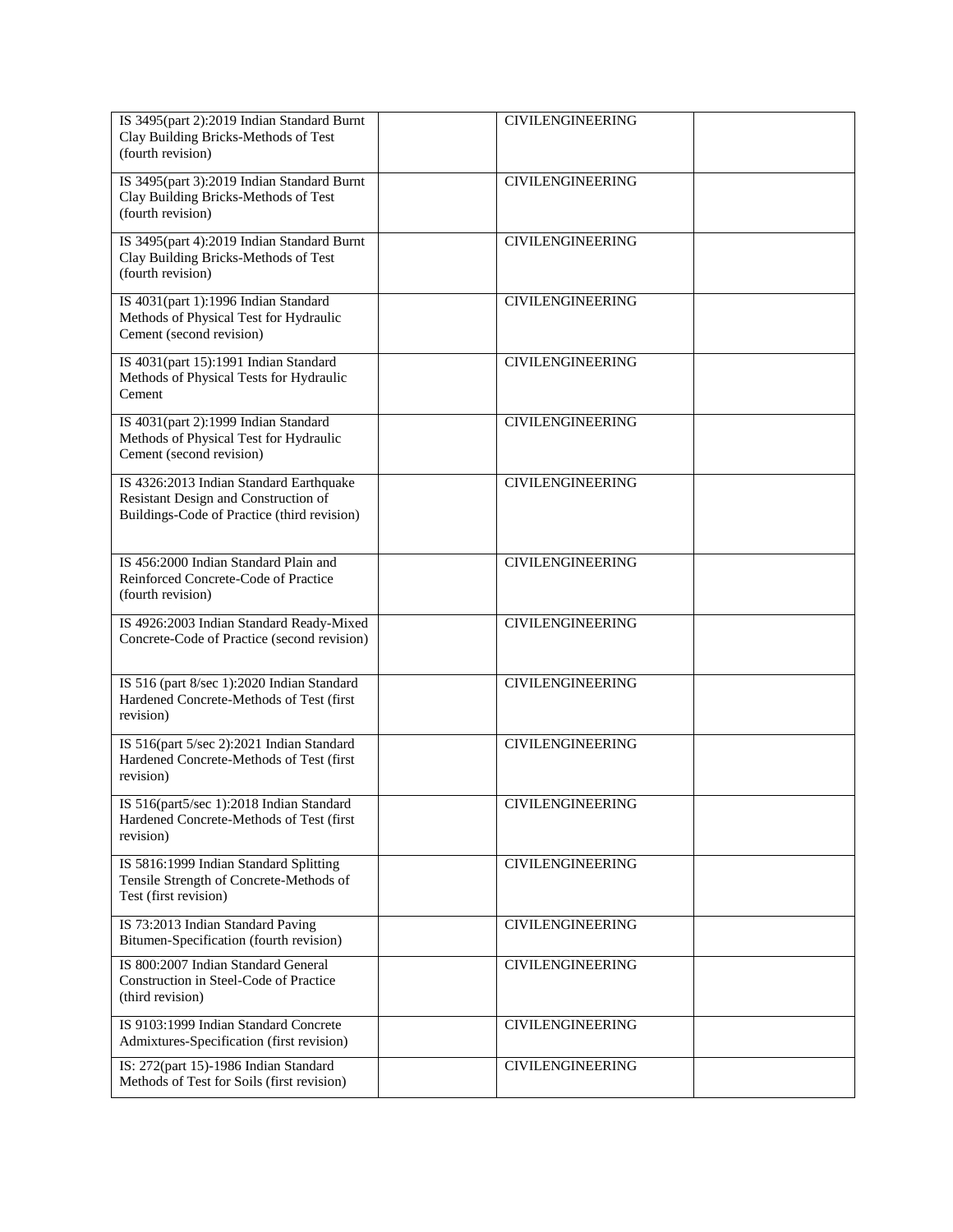| IS: 2720 (part 8)-1983 Indian Standard<br>Methods of Test for Soils (Second<br>Revision)                                                                                            | <b>CIVILENGINEERING</b> |
|-------------------------------------------------------------------------------------------------------------------------------------------------------------------------------------|-------------------------|
| IS: 2720 (part VII)-1980 Methods of Test<br>for Soils                                                                                                                               | <b>CIVILENGINEERING</b> |
| IS: 2720 (part XXXIX)-1977 Indian<br>Standards Methods of Test for Soils                                                                                                            | <b>CIVILENGINEERING</b> |
| IS: 2720 (part XXXVIII)-1976 Indian<br>Standad Methods of Test for Soils                                                                                                            | <b>CIVILENGINEERING</b> |
| IS: 2720(part 10):1991 Indian Standard<br>Methods of Test for Soils (second revision)                                                                                               | <b>CIVILENGINEERING</b> |
| IS: 2720(part 14)-1983 Indian Standard<br>Methods of Test for Soils (first revision)                                                                                                | <b>CIVILENGINEERING</b> |
| IS: 2720(part 36)-1987 Indian Standard<br>Methods of Test for Soils (first revision)                                                                                                | <b>CIVILENGINEERING</b> |
| IS: 2720(part II)-1173 Indian Standard<br>Methods of Test for Soils : determination of<br>water content                                                                             | <b>CIVILENGINEERING</b> |
| IS: 2720(part III/Sec 1)-1980 Indian<br>Standard Methods of Test for Soils (first<br>revision)                                                                                      | <b>CIVILENGINEERING</b> |
| IS: 2720(part III/Sec 2)-1980 Indian<br>Standard Methods of Test for Soils (first<br>revision)                                                                                      | <b>CIVILENGINEERING</b> |
| IS: 2720(part XL)-1977 Indian Standard<br>Methods of Test for Soils                                                                                                                 | <b>CIVILENGINEERING</b> |
| IS: 2720(part XXXVII)-1976 Indian<br><b>Standard Methods of Test for Soils</b>                                                                                                      | <b>CIVILENGINEERING</b> |
| IS:10297-1982 Indian Standard Code of<br>Practice for Design and Construction of<br>Floors and Roofs Using Precast<br>Reinforced/Prestressed Concrete Ribbed or<br>Cored Slab Units | <b>CIVILENGINEERING</b> |
| IS:1080-1985 Indian Standard Code of<br>Practice for Design and Construction of<br>Shallow Foundations in Soils (Other than<br>Raft, Ring and Shell) (second revision)              | <b>CIVILENGINEERING</b> |
| IS:1201-1978 to 1220-1978 Indian Standard<br>Methods for Testing Tar and Bituminous<br>Materials (First Revision)                                                                   | <b>CIVILENGINEERING</b> |
| IS:1499-1977 Indian Standard Method for<br>Charpy Impact Test (U-Notch) for Metals                                                                                                  | <b>CIVILENGINEERING</b> |
| IS:1888-1982 Indian Standard Method of<br>Load Test on Soils (second revision)                                                                                                      | <b>CIVILENGINEERING</b> |
| IS:1892-1979 Indian Standard Code of<br>Practice for Subsurface Investigation for<br>Foundations (first revision)                                                                   | <b>CIVILENGINEERING</b> |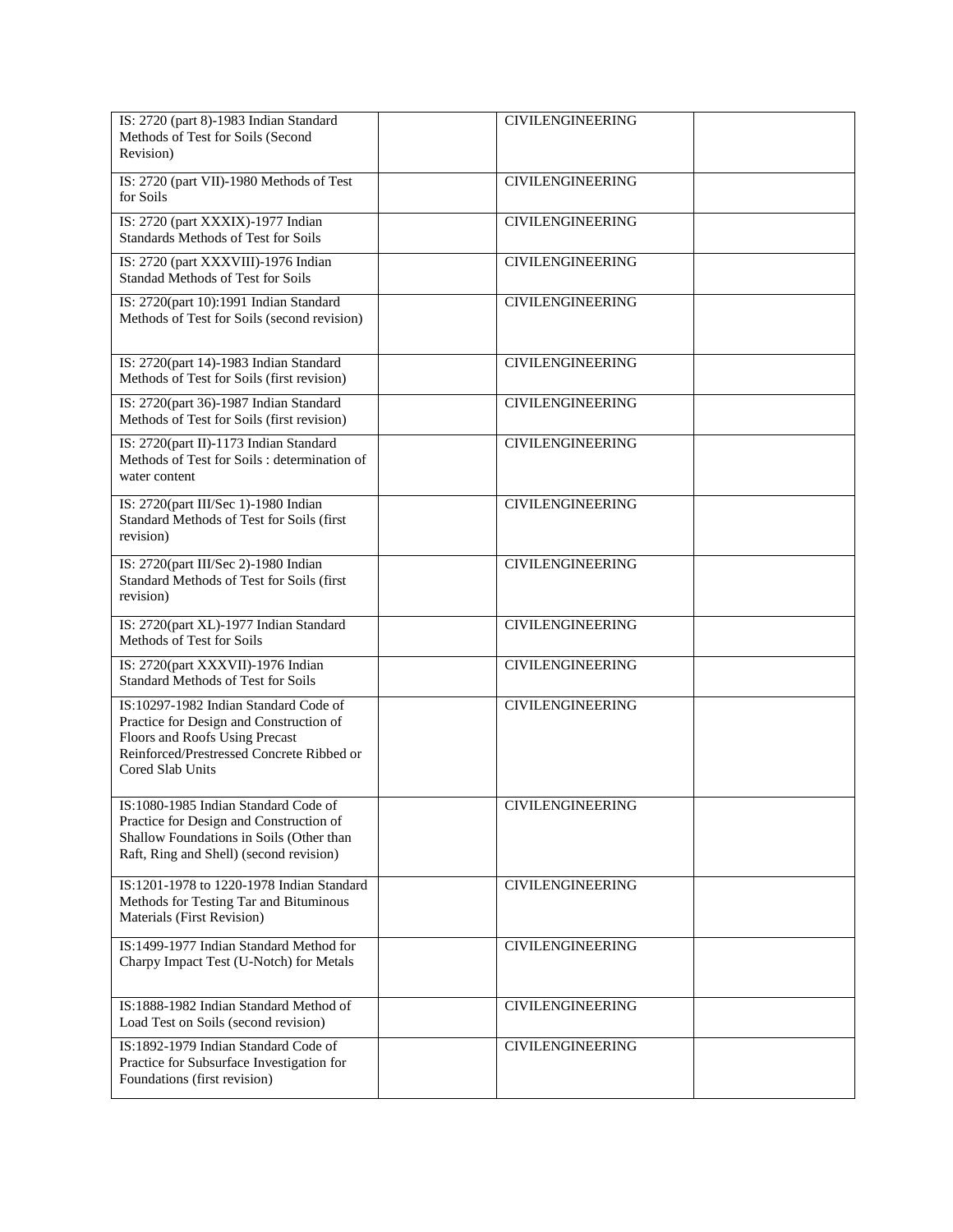| IS:2131-1981 Indian Standard Methods for<br>Standard Penetration Test for Soils (first<br>revision)          | <b>CIVILENGINEERING</b> |
|--------------------------------------------------------------------------------------------------------------|-------------------------|
| IS:2132-1986 Indian Standard Code of<br>Practice for Thin-Walled Tube Sampling of<br>Soils (second revision) | <b>CIVILENGINEERING</b> |
| IS:2386(part I)-1963 Indian Standard<br>Methods of Test for Aggregates for<br>Concrete                       | <b>CIVILENGINEERING</b> |
| IS:2386(part II)-1963 Indian Standard<br>Methods of Test for Aggregates for<br>Concrete                      | <b>CIVILENGINEERING</b> |
| IS:2386(part III)-1963 Indian Standard<br>Methods of Test for Aggregates for<br>Concrete                     | <b>CIVILENGINEERING</b> |
| IS:2386(part IV)-1963 Indian Standard<br>Methods of Test for Aggregates for<br>Concrete                      | <b>CIVILENGINEERING</b> |
| IS:2386(part VI)-1963 Indian Standard<br>Methods of Test for Aggregates for<br>Concrete                      | <b>CIVILENGINEERING</b> |
| IS:2386(part VII)-1963 Indian Standard<br>Methods of Test for Aggregates for<br>Concrete                     | <b>CIVILENGINEERING</b> |
| IS:2386(part VIII)-1963 Indian Standard<br>Methods of Test for Aggregates for<br>Concrete                    | <b>CIVILENGINEERING</b> |
| IS:2386(part-V)-1963 Indian Standard<br>Methods of Test for Aggregates for<br>Concrete                       | <b>CIVILENGINEERING</b> |
| IS:2430-1986 Indian Standard Methods for<br>Sampling of Aggregates for Concrete (first<br>revision)          | <b>CIVILENGINEERING</b> |
| IS:2720(part 1)-1983 Indian Standard<br>Methods of Test for Soils (second revision)                          | <b>CIVILENGINEERING</b> |
| IS:2720(part 13)-1986 Indian Standard<br>Methods of Test for Soils (second revision)                         | <b>CIVILENGINEERING</b> |
| IS:2720(part 16)-1987 Indian Standard<br>Methods of Test for Soils (second revision)                         | <b>CIVILENGINEERING</b> |
| IS:2720(part 17)-1986 Indian Standard<br>Methods of Test for Soils (first revision)                          | <b>CIVILENGINEERING</b> |
| IS:2720(part 26)-1987 Indian Standard<br>Method of Test for Soils (second revision)                          | <b>CIVILENGINEERING</b> |
| IS:2720(part 5)-1985 Indian Standard<br>Methods of Test for Soils (second revision)                          | <b>CIVILENGINEERING</b> |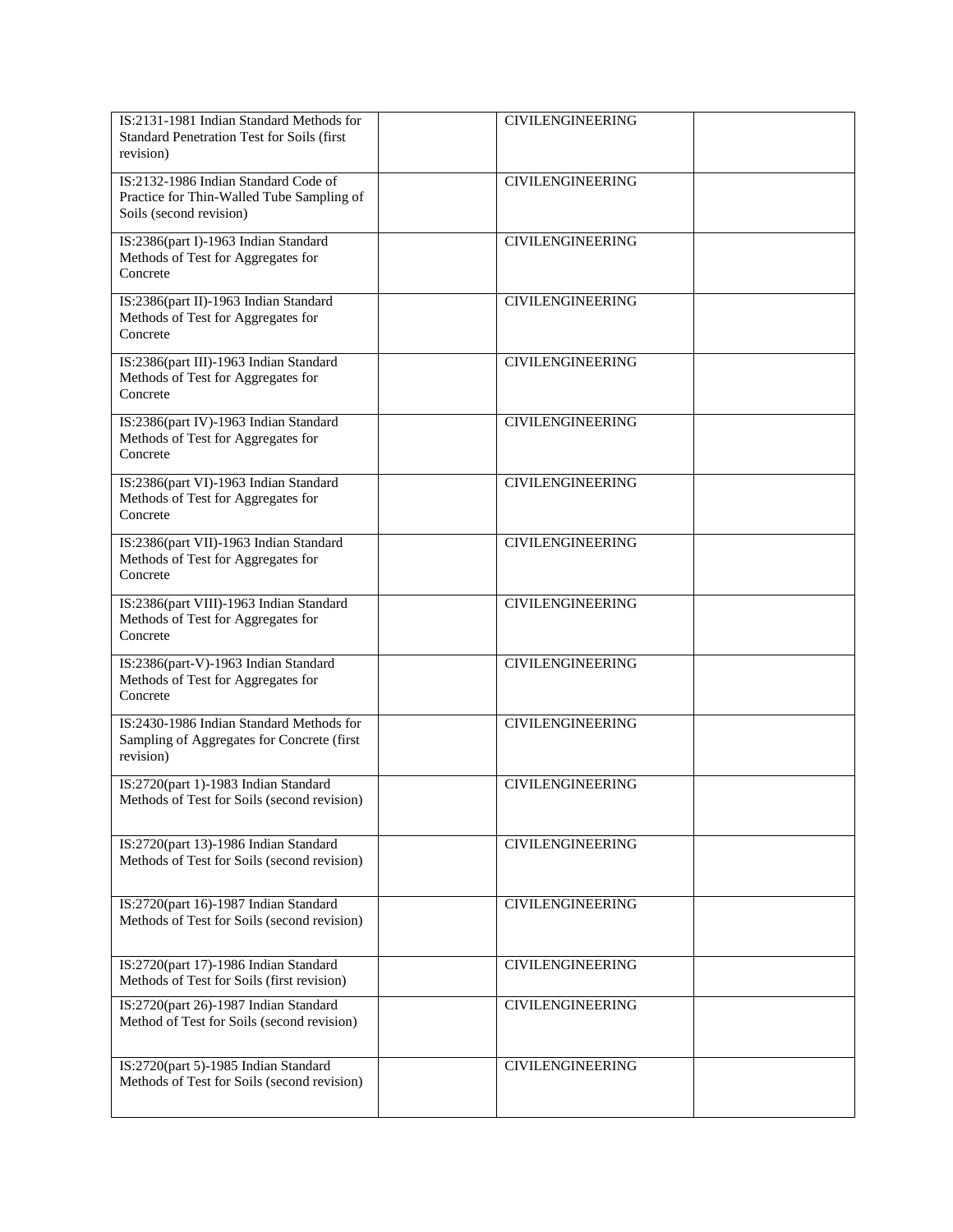| IS:2720(part VI)-1972 Indian Standard<br>Methods of Test Soils (first revision)                                                                | <b>CIVILENGINEERING</b> |  |
|------------------------------------------------------------------------------------------------------------------------------------------------|-------------------------|--|
| IS:2720(part XII)-1981 Indian Standards<br>Methods of Test for Soils (first Revision)                                                          | <b>CIVILENGINEERING</b> |  |
| IS:2720(part4)-1985 Indian Standard<br>Methods of Test for Soils part 4 Grain Size<br>Analysis (second revision)                               | <b>CIVILENGINEERING</b> |  |
| IS:3025(part 1)-1987 Indian Standard<br>Methods of Sampling and Test (physical<br>and Chemical) for Water and Wastewater<br>(first revision)   | <b>CIVILENGINEERING</b> |  |
| IS:3025(part 11)-1983 Indian Standard<br>Methods of Sampling and Test (physical<br>and chemical) for Water and Waste Water<br>(first revision) | <b>CIVILENGINEERING</b> |  |
| IS:3025(part 15)-1984 Indian Standard<br>Methods of Sampling and Test (physical<br>and chemical) for Water and Waste Water<br>(first revision) | <b>CIVILENGINEERING</b> |  |
| IS:3025(part 17)-1984 Indian Standard<br>Methods of Sampling and Test (physical<br>and chemical) for Water and Waste Water<br>(first revision) | <b>CIVILENGINEERING</b> |  |
| IS:3025(part 22)-1986 Indian Standard<br>Methods of Sampling and Test (Physical<br>and Chemical) for Water and Waste Water                     | <b>CIVILENGINEERING</b> |  |
| IS:3025(part 23)-1986 Indian Standard<br>Methods of Sampling and Test (Physical<br>and Chemical) for Water and Wastewater                      | <b>CIVILENGINEERING</b> |  |
| IS:3025(part 24)-1986 Indian Standard<br>Methods of Sampling and Test (physical<br>and Chemical) for Water and Wastewater                      | <b>CIVILENGINEERING</b> |  |
| IS:3025(part 32)-1988 Indian Standard<br>Methods of Sampling and Test (Physical<br>and Chemical) for Water and Wastewater                      | <b>CIVILENGINEERING</b> |  |
| IS:3025(part 34)-1998 Indian Standard<br>Methods of Sampling and Test (physical<br>and chemical) for Water and Wastewater                      | <b>CIVILENGINEERING</b> |  |
| IS:3025(part 8)-1984 Indian Standard<br>Methods of Sampling and Test (physical<br>and chemical) for Water and Waste Water<br>(first revision)  | <b>CIVILENGINEERING</b> |  |
| IS:3085-1965 Indian Standard Methods of<br>Test for Permeability of Cement Mortar and<br>Concrete                                              | <b>CIVILENGINEERING</b> |  |
| IS:4031(part 3)-1988 Indian Standard<br>Methods of Physical Test for Hydraulic<br>Cement (first revision)                                      | <b>CIVILENGINEERING</b> |  |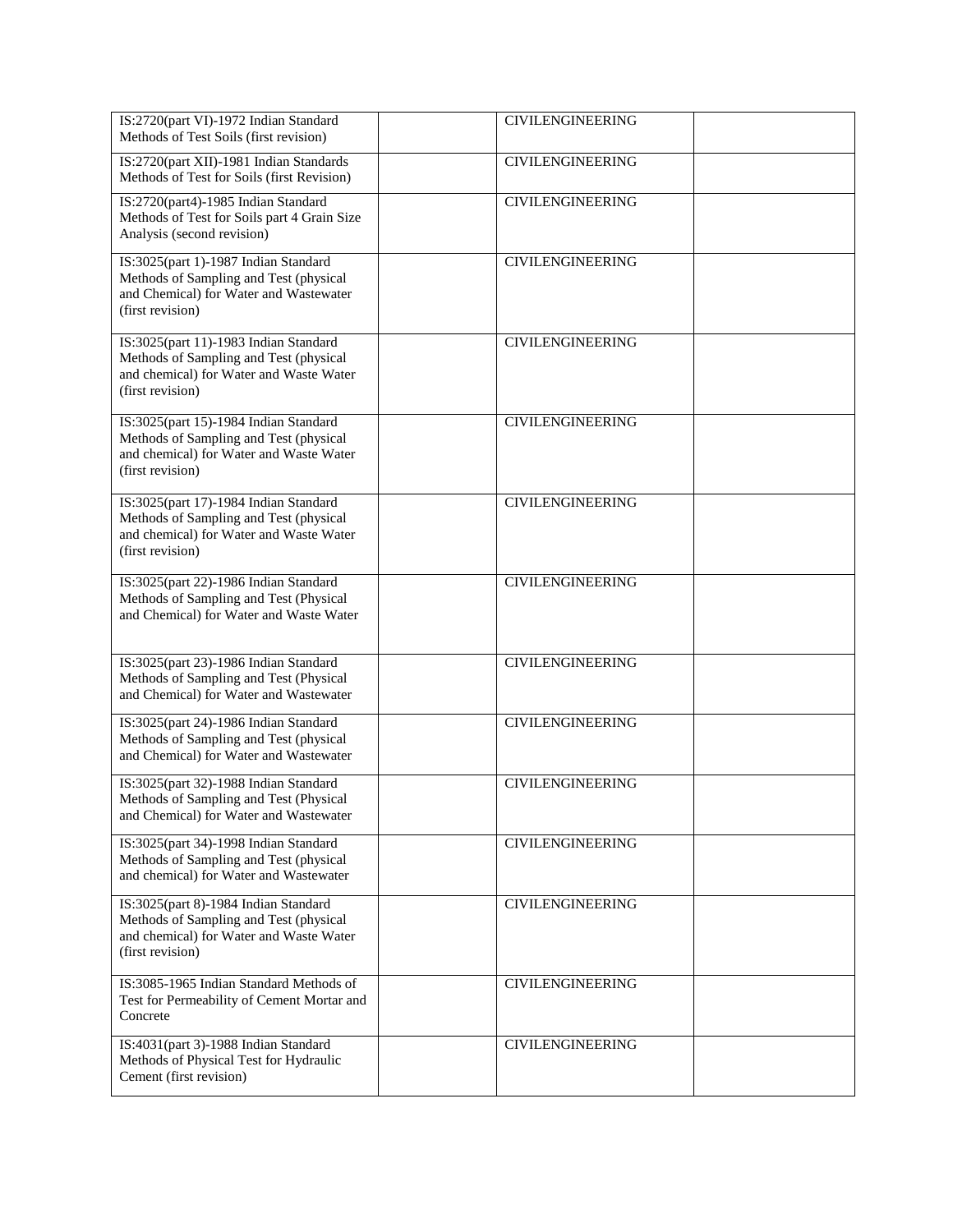| IS:4031(part 4)-1988 Indian Standard<br>Methods of Physical Tests for Hydraulic<br>Cement (first revision)                                                   | <b>CIVILENGINEERING</b> |  |
|--------------------------------------------------------------------------------------------------------------------------------------------------------------|-------------------------|--|
| IS:4031(part 5)-1988 Indian Standard<br>Methods of Physical Test for Hydraulic<br>Cement (first revision)                                                    | <b>CIVILENGINEERING</b> |  |
| IS:4031(part 6)-1988 Indian Standard<br>Methods of Physical Tests for Hydraulic<br>Cement                                                                    | <b>CIVILENGINEERING</b> |  |
| IS:4031(part 7)-1988 Indian Standard<br>Methods of Physical Tests for Hydraulic<br>Cement (first revision)                                                   | <b>CIVILENGINEERING</b> |  |
| IS:4031(part 9)-1988 Indian Standard<br>Methods of Physical Tests for Hydraulic<br>Cement (first revision)                                                   | <b>CIVILENGINEERING</b> |  |
| IS:4031(part11)-1988 Indian Standard<br>Methods of Physical Test for Hydraulic<br>Cement                                                                     | <b>CIVILENGINEERING</b> |  |
| IS:457-1957 Indian Standard Code of<br>Practice for General Construction of Plain<br>and Reinforced Concrete for Dams and<br><b>Other Massive Structures</b> | <b>CIVILENGINEERING</b> |  |
| IS:5454-1918 Indian Standard Methods for<br>Sampling of Clay Building Bricks (first<br>revision)                                                             | <b>CIVILENGINEERING</b> |  |
| IS:5525-1969 Indian Standard<br>Recommendations for Detailing o<br>Reinforcement in Reinforced Concrete<br>Works                                             | <b>CIVILENGINEERING</b> |  |
| IS:875(part 1)-1987 Indian Standard Code<br>of Practice for Design Loads (other than<br>earthquake) for Buildings and Structures<br>(second revision)        | <b>CIVILENGINEERING</b> |  |
| IS:875(part 2)-1987 Indian Standard Code<br>of Practice for Design Loads (other than<br>earthquake) for Buildings and Structures<br>(second revision)        | <b>CIVILENGINEERING</b> |  |
| IS:875(part 4)-1987 Indian Standard Code<br>of Practice for Design Loads (other than<br>earthquake) for Buildings and Structures<br>(second revision)        | <b>CIVILENGINEERING</b> |  |
| IS:875(part 5)-1987 Indian Standard Code<br>of Practice for Design Loads (other than<br>earthquake) for Buildings and Structures<br>(second revision)        | <b>CIVILENGINEERING</b> |  |
| IS:9399-1979 Indian Standard Specification<br>for Apparatus for Flexural Testing of<br>Concrete                                                              | <b>CIVILENGINEERING</b> |  |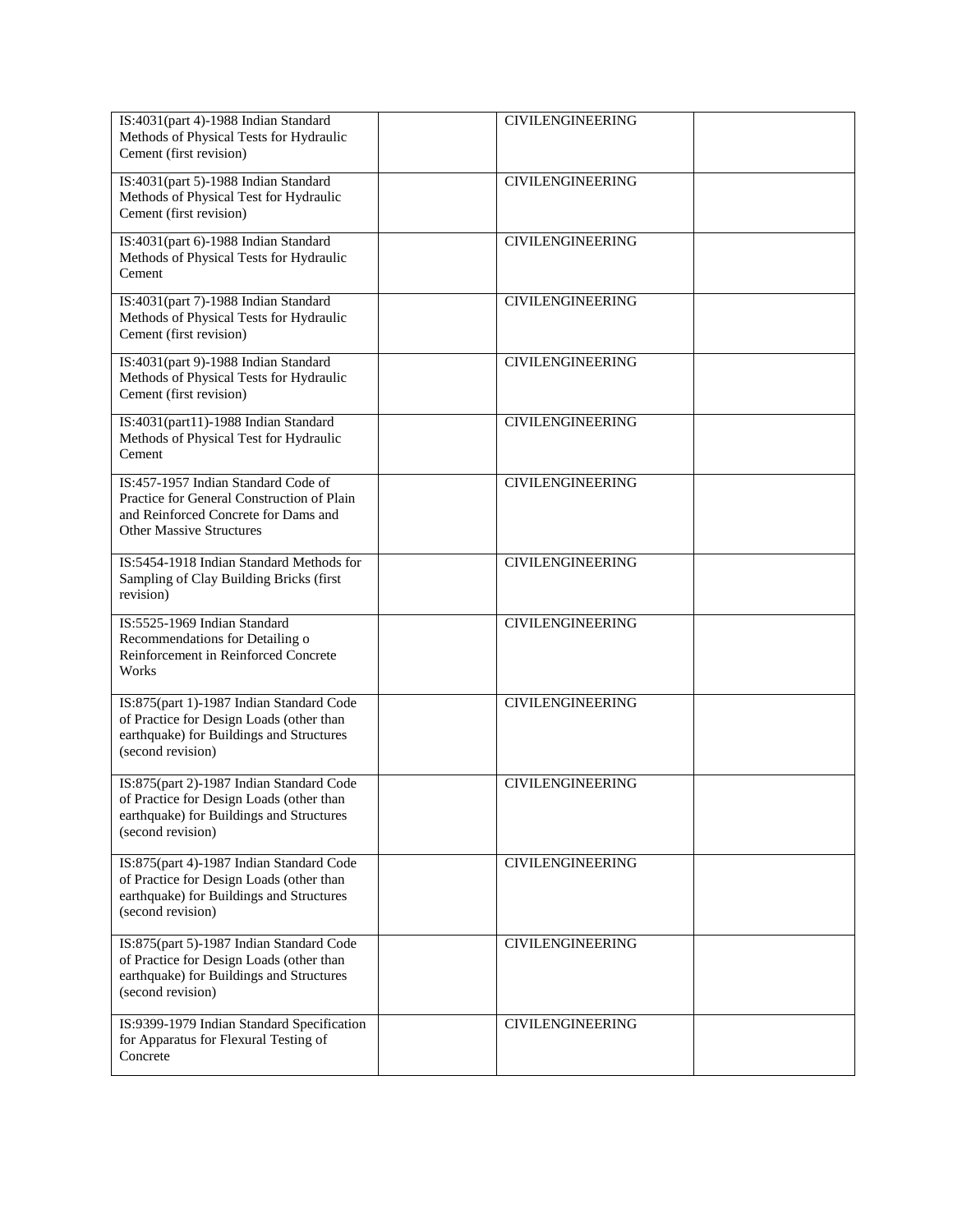| Kumar and Clarks Clinical Medicine                                                          |                         | <b>MEDICALSCIENCE</b>    | 9780702065996                    |
|---------------------------------------------------------------------------------------------|-------------------------|--------------------------|----------------------------------|
|                                                                                             |                         |                          | 9780702078699<br>9780702029929   |
| <b>Lippincott Illustrated Reviews:</b><br>pharmacology                                      | Whalen, Karen           | MEDICALPHARMACOLOG<br>Y  | 9789388313209                    |
| <b>Lippincott's Illustrated Reviews</b><br>Immunology                                       | Doan, Thao              | MEDICAL IMMUNOLOGY       | 9788189960247<br>9789390612710   |
| <b>Lippincott's Illustrated Reviews</b><br>Immunology                                       | Doan, Thao              | MEDICAL IMMUNOLOGY       | 9788189960247  <br>9789390612710 |
| Macleods's Clinical Examination                                                             |                         | <b>MEDICALSCIENCE</b>    | 9780702069925                    |
| Manual of Allergy and Immunology                                                            |                         | MEDICAL IMMUNOLOGY       | 9788184736625                    |
| Manual of Darmatologic Therapeutics                                                         |                         | MEDICALSCIENCE           | 9789351292098                    |
| Manual of Endocrinology & Metabolism                                                        |                         | MEDICALSCIENCE           | 9789387963344                    |
| Manual on Clinical Surgery: includes<br>special investigation and differential<br>diagnosis | Das, Somen              | MEDICALSURGERY           | 9788190568104                    |
| Marino's the Little ICU Book                                                                | Marino, Paul L.         | <b>MEDICALSCIENCE</b>    | 9789387506640                    |
| Mathematics Vol -1                                                                          | Khan, Zubair            | <b>MATHEMATICS</b>       | 9788180522949                    |
| Maudsley Prescribing Guidelines in<br>Psychiatry                                            | Taylor, David           | <b>MEDICALSCIENCE</b>    | 9781118754603                    |
| Media Law, Ethics, and Policy in the Digital<br>Age                                         | Mhiripiri Nhamo<br>A.   | <b>MASSCOMMUNICATION</b> | 9781522520955                    |
| Medical Physiology for Undergraduate<br><b>Students</b>                                     | Khurana, Indu           | MEDICALSCIENCE           | 9788131262573                    |
| Neuroanatomy: an illustrated colour text                                                    | Crossman, Alan<br>R     | <b>MEDICALSCIENCE</b>    | 9780702074622<br>9780702054051   |
| Neuroanatomy: for medical students                                                          | Pal, GP                 | MEDICALSCIENCE           | 9789387506800                    |
| Objective Anaesthesia Review: a<br>comprehensive textbook for the examinees                 |                         | MEDICALSCIENCE           | 9789390020485                    |
| <b>Oh's Intensive Care Manual</b>                                                           |                         | <b>MEDICALSCIENCE</b>    | 9780702072215                    |
| Park's Pediatrics Cardiology: for<br>practitioners                                          | Park, Myung K           | <b>PEDIATRICS</b>        | 9780323169516<br>9788131263235   |
| <b>Physiology: Solved Question Papers</b>                                                   | Singh, Yati Raj         | MEDICALPHYSIOLOGY        | 9789350253939  <br>9789351524465 |
| Pilbeam's Mechanical Ventilation;<br>physiological and clinical application                 | Cairo C.M.              | MEDICALSCIENCE           | 9788131262245                    |
| Postgraduate Ophthalmology Vol.1                                                            |                         | MEDICALOPHTHALMOLO<br>GY | 9789350252703                    |
| Postgraduate Ophthalmology Vol.2                                                            |                         | MEDICALOPHTHALMOLO<br>GY | 9789350252703                    |
| Practical Guide to Diabetes Mellitus                                                        |                         | MEDICALSCIENCE           | 9789352701650                    |
| Practical Medicine :for students and<br>practitioners                                       | Mehta, Pardip J.        | MEDICALSCIENCE           | 9788190704601<br>9788190704625   |
| <b>Practical Pharmacology</b>                                                               | Mukhopadhyay,<br>Keshab | MEDICALPHARMACOLOG<br>Y  | 9789385999239                    |
| Pulmonary Function Tests and<br>Interpretation in Health Diseases                           |                         | MEDICALSCIENCE           | 9789380206868                    |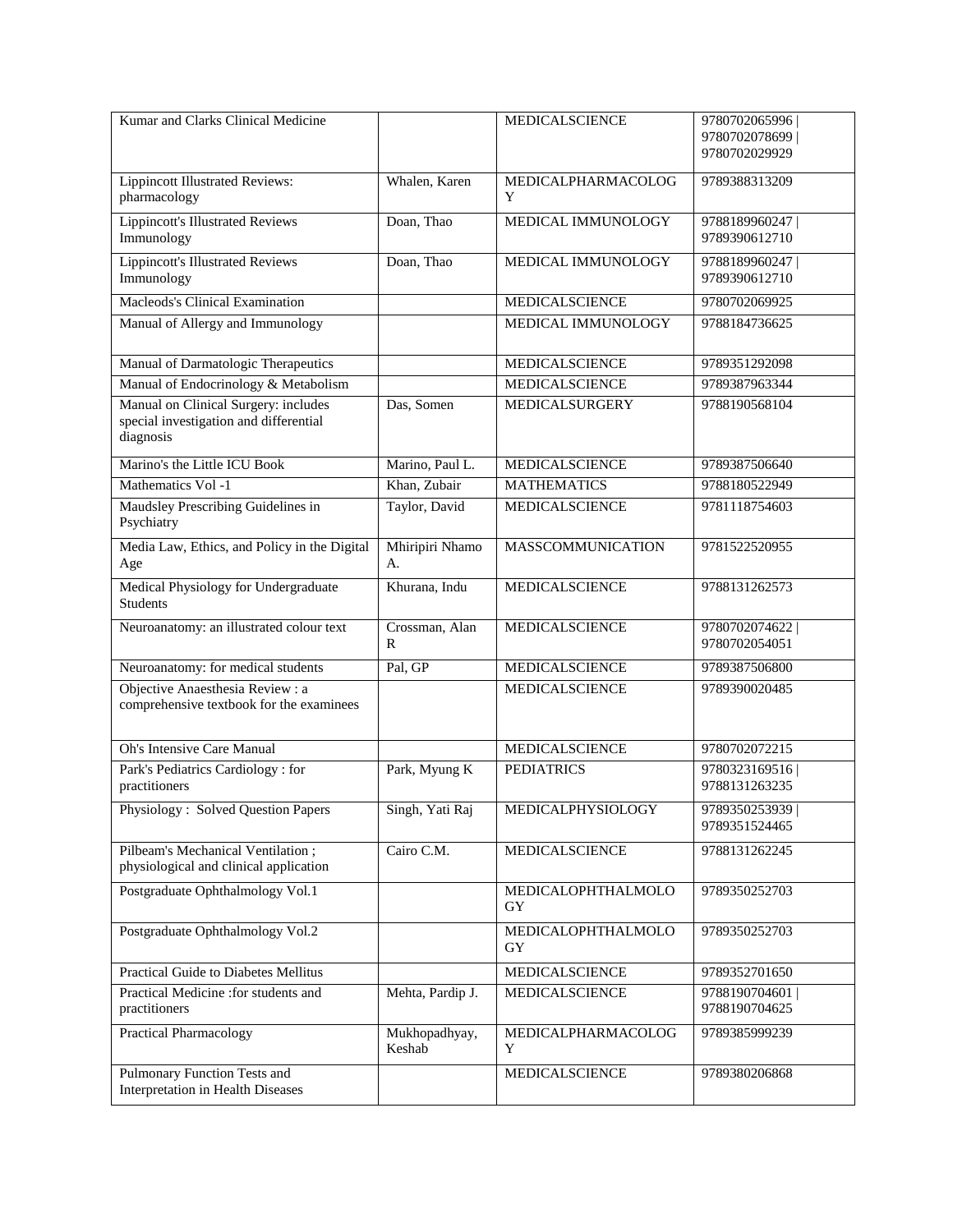| Rang & Dale's Pharmacology                                                                    | Ritter James M.               | MEDICALPHARMACOLOG<br>Y | 9780702074479                                                    |
|-----------------------------------------------------------------------------------------------|-------------------------------|-------------------------|------------------------------------------------------------------|
| Rang and Dale's Pharmacology Review                                                           | Dale, M. M.                   | MEDICALPHARMACOLOG<br>Y | 9788131226124<br>9788131249895                                   |
| Review of Forensic Medicine and<br>Toxicology: including clinical and<br>pathological aspects | Biswas, Gautam                | MEDICALFORENSIC         | 9789390281428                                                    |
| River Engineering                                                                             | Gupta, K.D.                   | <b>CIVILENGINEERING</b> | 9789385077463                                                    |
| River Engineering : theory & practice                                                         | Kumar, Santosh                | <b>CIVILENGINEERING</b> | 9789386173799                                                    |
| <b>River Mechanics</b>                                                                        | Julien, Pierre Y.             | <b>CIVILENGINEERING</b> | 9781107462779                                                    |
| Robbins & Cotran Pathologic Basis of<br>Disease, Vol-1                                        | Kumar, Vinay                  | <b>MEDICALSCIENCE</b>   | 9788131239025<br>9788131262115<br>9781455726134                  |
| Robbins Basic Pathology                                                                       | Vinay Kumar                   | MEDICALPATHOLOGY        | 9781437717815<br>9788131249048                                   |
| Self Assessment and Review of<br>Biochemistry                                                 | Perumcheril,<br>Rebecca James | MEDICALBIOCHEMISTRY     | 9789390020478<br>9789354653629<br>9789385891748<br>9789352704200 |
| SP 23:1982 Indian Standard Handbook on<br>Concrete Mixes (based on Indian standards)          |                               | <b>CIVILENGINEERING</b> |                                                                  |
| SP 36(part 1):1987 Compendium of Indian<br>Standards on Soil Engineering                      |                               | <b>CIVILENGINEERING</b> |                                                                  |
| SP 36(part 2):1988 Compendium of Indian<br>Standards on Soil Engineering                      |                               | <b>CIVILENGINEERING</b> |                                                                  |
| SP:33-1986 Handbook on Timber<br>Engineering                                                  |                               | <b>CIVILENGINEERING</b> |                                                                  |
| Speroff's Clinical Gynecologic<br>Endocrinology and Infertility                               | Taylor, Hugh S.               | <b>GYNECOLOGY</b>       | 9789389335958                                                    |
| <b>SRB's Manual of Surgery</b>                                                                | Bhat M, Sriram                | <b>MEDICALSURGERY</b>   | 9789352709076<br>9789351524168<br>9789350259443                  |
| Step by step Fundus Fluorescein and<br>Indocyanine Green Angiography                          | Venkatesh.<br>Pradeep         | <b>MEDICALSCIENCE</b>   | 8184480873                                                       |
| Synopsis of Human Physiology :basic and<br>applied, part one                                  | Tandon, O.P.                  | MEDICALPHYSIOLOGY       | 9788171795895<br>8171795897                                      |
| Textbook of Biochemistry For Medical<br><b>Students</b>                                       | Vasudevan, D.M.               | MEDICALBIOCHEMISTRY     | 9789389034981<br>9789385999741                                   |
| <b>Textbook of Clinical Leprosy</b>                                                           | Seghal, Virendra<br>N         | MEDICALSCIENCE          | 9789350902738                                                    |
| <b>Textbook of Medical Physiology</b>                                                         | Venkatesh D                   | MEDICALPHYSIOLOGY       | 9789389859188                                                    |
| Textbook of Sports & Exercise Physiology                                                      | Dey, Swapan<br>Kumar          | MEDICALPHYSIOLOGY       | 9789354651427                                                    |
| Tietz Fundamentals of Clinical Chemistry<br>and Molecular Diagnostics                         | Rifai Nader                   | MEDICALSCIENCE          | 9788131258231                                                    |